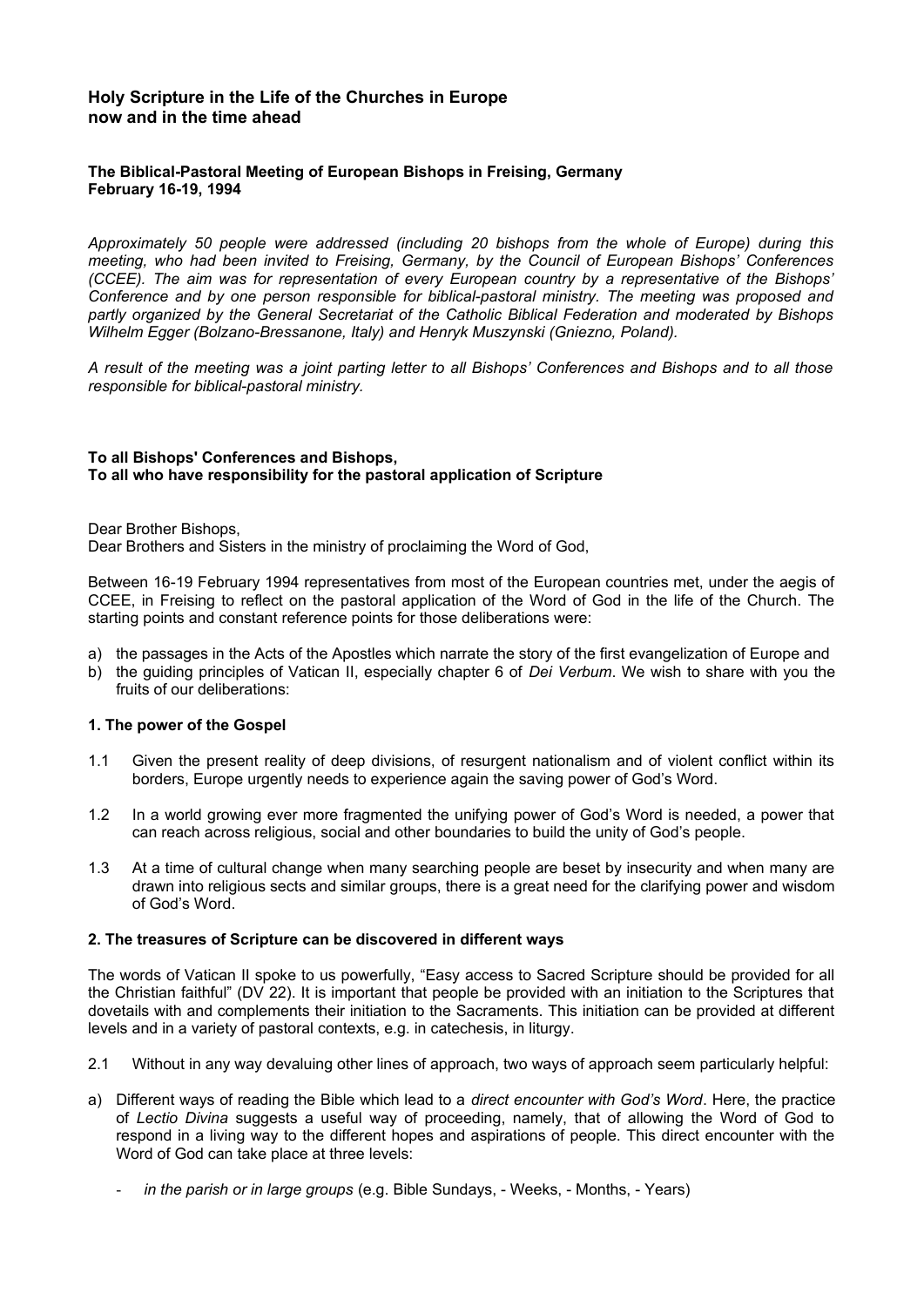- in discussions about the Bible and its message *in small groups* (e.g. Bible reading in the family, Bible circles, courses on the Bible).
- *in a personal reading of the Word of God in faith*.
- b) Making contact with the Scriptures through the liturgy of the Church. Particular attention needs to be given to the ministry of readers and to the formation of preachers. These ministries of reading and preaching are carried out most effectively when those involved first enter into an open and genuine dialogue with the biblical text. There is an urgent need both for the training of such ministers and for their enrichment of one another through meeting to reflect on the Word of God together.
- 2.2 In order that the Word of God may reach the widest possible audience it is appropriate to make use of different media and channels of communication to spread the Good News. In the former Communist countries of Eastern Europe there exists at this time a pressing need to make the Bible available in annotated editions and at reasonable prices.
- 2.3 We have gratefully taken notice of the most recent document of the Pontifical Biblical Commission *The Interpretation of the Bible in the Church* (1993) which in view of the spreading fundamentalism adheres to the necessity of the historical-critical method, but has also recognized the importance of other methods and approaches to make Sacred Scripture as Word of God accessible to people today.

## **3. Competence in the service of God's Word**

A great service is provided when "As many ministers of the divine Word as possible are able effectively to provide the nourishment of the Scriptures for the people of God" (DV 23).

- 3.1 It is our belief that the most effective ministers of God's Word are those who have been transformed themselves by that Word (personal witness), who are willing and capable of contributing to the upbuilding of the Church (ecclesial witness), who are able to handle biblical texts in a responsible and fruitful way (know the Bible and its culture).
- 3.2 For this reason it is important to foster dialogue with Scripture at personal and community level. We have experienced for ourselves the benefits of listening to the Word together and of relating its message to the issues of our times.

### **4. The need for all pastoral activity to be inspired by the Word of God**

We noted again how, "Like the Christian religion itself, all the preaching of the Church must be nourished and ruled by Sacred Scripture" (DV 21).

- 4.1 In many places *institutions catering for the biblical apostolate* exist: there are regional, diocesan and national publishing companies. There are international institutions such as the Catholic Biblical Federation which is located in Stuttgart. These institutions are very valuable and deserving of support. Each makes a contribution towards ensuring that the Bible is given the place it merits in the life of the Church. It gives us particular joy to record that in the former Communist countries of Eastern Europe institutions which publish biblical material have already been established or are about to be established. One of the most important tasks of these institutions is, with financial support from abroad, to train and provide ongoing formation for those who are involved in the biblical apostolate.
- 4.2 The biblical apostolate should not be simply one particular activity alongside other pastoral activities. Rather, it ought to promote a situation where *all pastoral strategy and praxis* is drawing its inspiration and values from the Word of God. To this end, there is an ongoing need to assess pastoral planning and activity at all levels of the Church's life to see whether or not it is rooted in the values of the Gospel.
- 4.3 To strengthen the Church's consciousness of the need to anchor Christian life ever more firmly in the Word of God we are proposing that in the foreseeable future a synod of Bishops be devoted to this topic of the Word of God and discuss in depth the ways in which Scripture can find fruitful pastoral application in the life of the Church.

Our shared concern that the Bible be given its due place in the Church throughout Europe now and in the time ahead binds us in a unity that transcends borders and boundaries. It is our hope that this European meeting will be a positive step towards ensuring that all pastoral activity in the countries of Europe "is healthily nourished and yields fruits of holiness through the Word of Scripture" (DV 24).